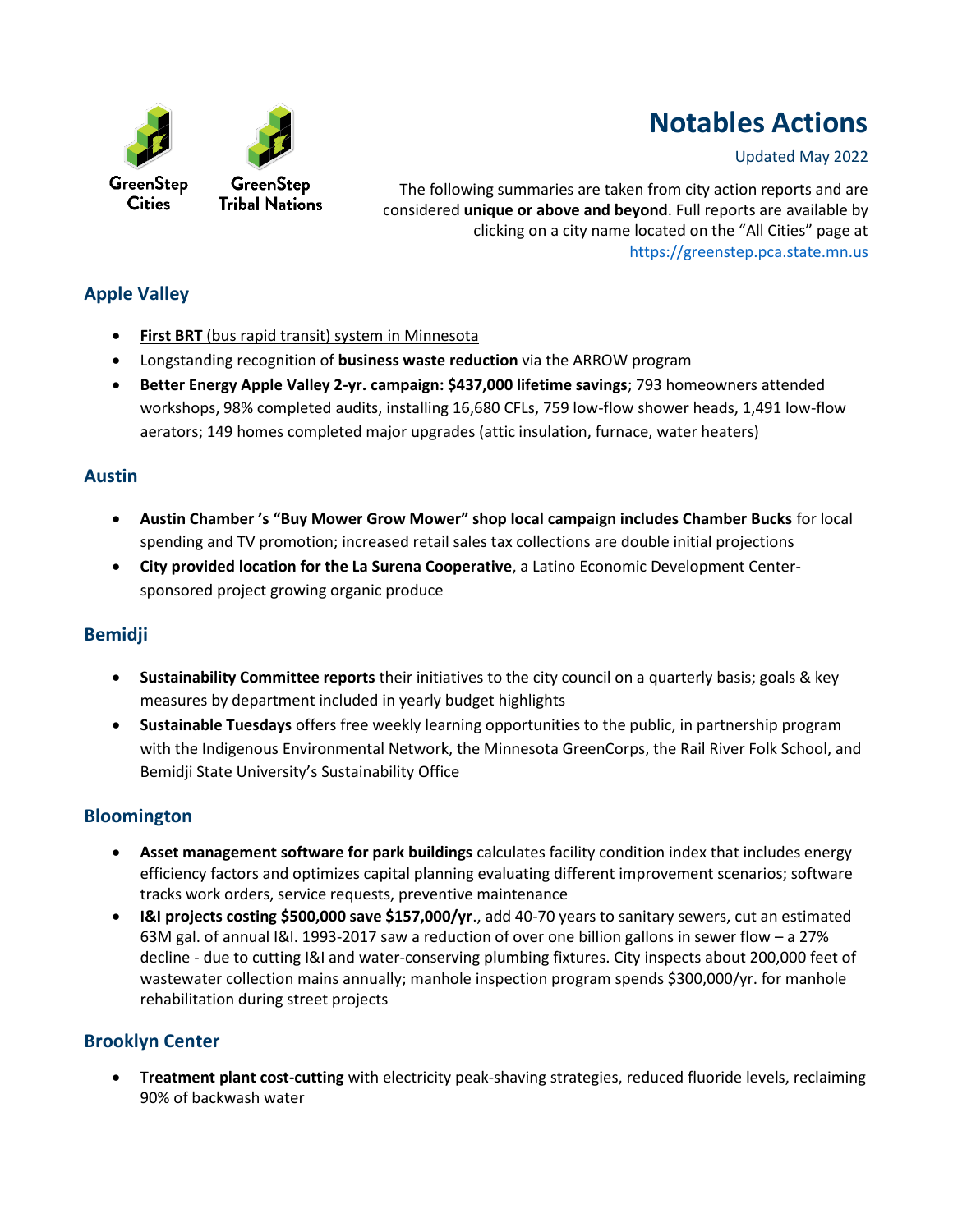- **2015 brooklynk, a youth employment program** for 21st century skill building and training, experiential employment opportunities ,and development of social capital
- **City-owned big-box commercial site** provided in 2020 to Free Bikes 4 Kids MN as warehouse space to collect and distribute 7-10,000 bikes and salvage/recycle bikes that are unrepairable.

## **Brooklyn Park**

- **Emerging leaders** (ages 18-24) serve on city commissions. Community partners help recruit and train young adults.
- **Energy efficient ice rinks** were updated in 2010 using a geothermal system to cool the rinks and heat portions of the buildings. The project is considered one of the most energy efficient ice rinks in the world and extended the life of the rink by 20+ years. The project has a savings of \$70,000-90,000/year and has a payback of 12 years.
- **Converted 731 high pressure sodium street lights** to induction and LED lights at no cost to the city and paid via energy savings (over 50%) in 2010; approximately \$50,000 in annual energy costs.
- **Switched 64 fixtures to LED** lights at Operations & Maintenance Facility in 2020 estimated to save \$253.84/year.
- **Built community capacity and resilience** with affordable housing stakeholders in 2018. Working with Metro Blooms, the city implemented pollinator habitat, healthy tree canopies, and clean water projects through participatory design, installation, and long-term care practices WITH multifamily residents, owners, and managers.
- **Switching all street lights and traffic signals to LED** lights, completed in 2010, has saved the city approximately \$50,000 in annual energy costs.

## **Burnsville**

- **First city sustainability plan** in Minnesota
- **Established an Energy Efficiency Fund** to match rebates and purchase energy efficient products with longer payback periods
- **Adopted a Sustainable Infrastructure Policy** that guides review and consideration of sustainability features for infrastructure projects

## **Carver**

- **PHEV building inspection vehicle** purchased in 2021
- **Non-potable surface/rain water used to irrigate** city's largest park and adjacent neighborhood. The park was able to continue to be irrigated during a watering ban during the summer 2021 drought and avoided damage.

# **Chanhassen**

• **Businesses required to install boulevard trees** and parking lot landscaping along city's main street, which has center islands and boulevards planted with trees & shrubs

# **Circle Pines**

• **13 Parks** located in city (2 square miles); 100% of residents live within a ten minute walk of a city park.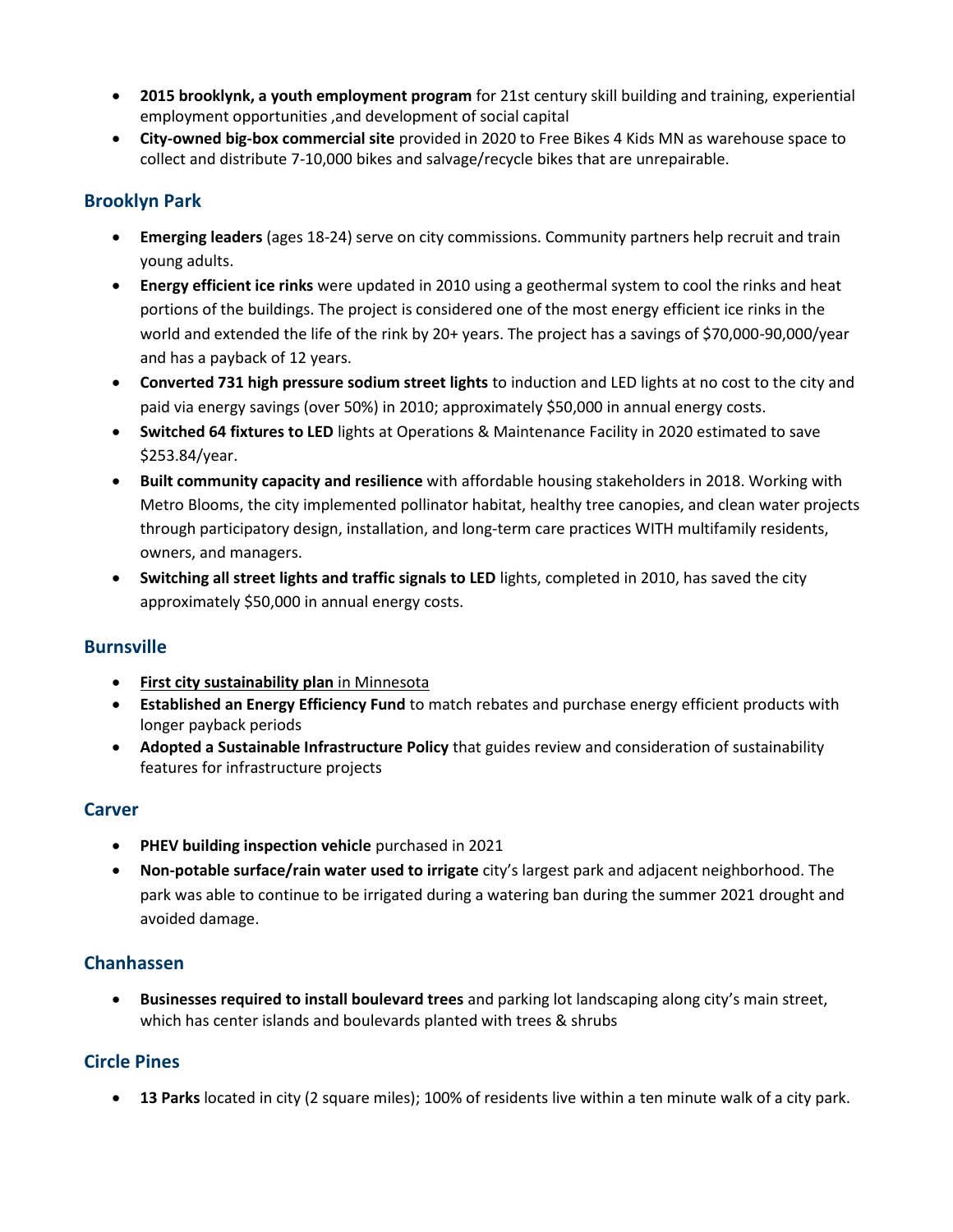• **City-wide organized collection since 1990** for solid waste, recycling, yard waste, and organics (added 2022).

# **Coon Rapids**

- **Community Sustainability Partnership program**, run by the City and it's Sustainability Commission, recognizes/promotes sustainable practices implemented in businesses, faith and civic organizations, and other non-profits
- **Home for Generations program** helps residents add space during green remodeling
- **Bikes purchased** in 2020 for use at Senior Center to ride nearby trail system.

#### **Cottage Grove**

- **Density bonus for innovative energy conservation efforts**, including orientation of lots and/or units for maximum use of passive solar energy, earth sheltering, alternative energy sources and preservation of solar access
- **Public Safety/City Hall building has** daylighting sensors and Sage electrochromic glass to reduce energy consumption

#### **Detroit Lakes**

- **\$1.8M energy conservation** project to improve retrofit lighting and insulation at the Community and Cultural Center
- **Municipal Solar Garden** participation offered via the city utility
- **Meetings twice/yr. With major local businesses**, by Public Utilities staff, to encourage energy conservation and to promote new programs

#### **Dilworth**

- **Regional bus offers discounted passes for students** (elementary school stop), elderly, disabled; free passes for college students, personal care attendants, service-connected veterans
- **Shovel Dilworth encouragement effort**; streetsalive festival twice a year; walking paths indicated by sidewalk stencils, signage, maps; 2010 SRTS survey resulted in 2014 shared use path; 2016 sidewalk condition inventory

## **Dodge Center**

- **Goal of city-wide sidewalks**; policy of installing new/replacing old sidewalk whenever there is a road construction project. \$5M in projects planned during 2020
- **Extensive public-private SRTS** (Safe Routes to School) working committee

## **Dululth**

- **Unified Development Code** provides "for more sustainable development within the city by reducing carbon emissions, vehicle miles travelled, energy consumption, and water consumption, and by encouraging production of renewable energy and food"
- **Outdoor lighting code** applies to all city-owned, multi-family, mixed use, commercial, and/or industrial buildings in the city as well as all parking lots; Dark Sky and auto-dimming provisions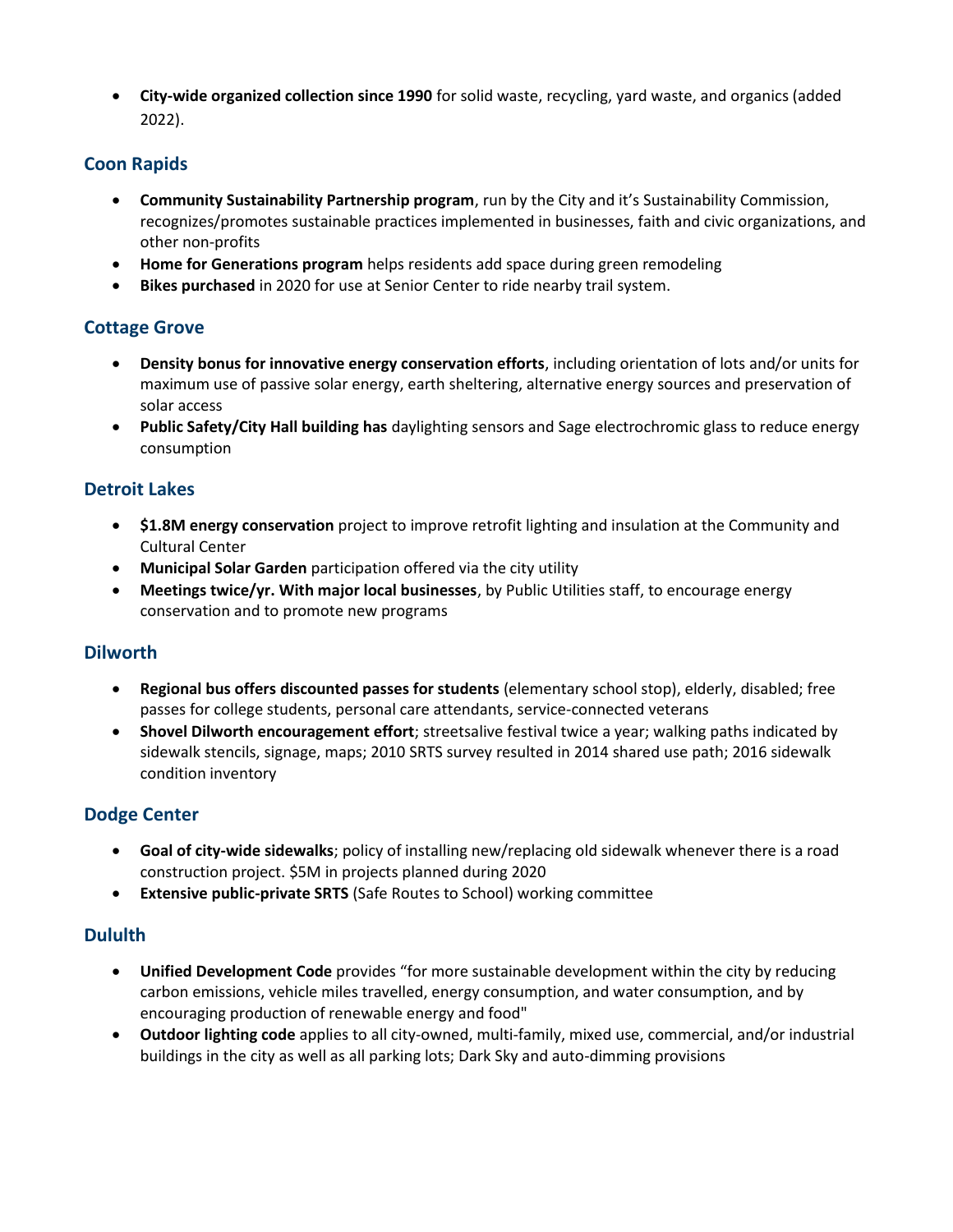- **Reuse of previously developed lands** #1 principle guiding development; all new development must achieve a certain number of points from a sustainability scorecard; parking minimums lowered if businesses share parking with neighboring businesses or existing parking structures
- **Goal of 80% reduction** in greenhouse gas emissions from municipal operations by 2050; plan to reduce emissions from the city owned steam plant by 50% over 30 years
- **Multi-family housing, ADUs allowed** in all residential (except Rural) districts; efficiency units (min 380 sq. Ft.) Allowed in all mixed use neighborhoods
- **UMN student-developed scooter** co.; focus on increasing bus service frequency on currently existing lines; 96% of Duluth addresses lie within 1/2 mile of one of Duluth's 1640 transit stops
- **Parking maximum** of 150% of calculated parking minimums; no minimum for DT, Canal Park
- **Any re/development** that creates more than 3,000 sq ft of impervious surface is required to meet runoff standards; new/re-development required to match or reduce pre-redevelopment peak flow rates
- **Community organizations include** Duluth Invaders working to replace invasive with natives; releaf; Clean and Green
- **2019 Energy Plan Commission** includes 2 college student members
- **Solsmart PV-ready city** at the Gold level since 2017
- **2018 Population Vulnerability Assessment and Climate Adaptation Framework** looks out 100 yrs.

#### **Eagan**

- **Nation's first Green Globes-certified fire station**
- **Reduced parks' mowed** area by 10%

# **Eden Prairie**

- **Fuel misers committee** challenges city employees to cut costs
- **8-acre Green Path-certified neighborhood**
- **Performance measurement dashboard** (edenprairie.org/EdenPrairiePromise) tracks performance & progress toward the six goal areas, including 6 measures under Innovative and Sustainable Practices

## **Edina**

- **First commercial PACE (property assessed clean energy) program in MN**, recognized by Environmental Initiative with a 2012 award
- **Community greenhouse gas reduction goal** of 15% by 2015 from 2007 baseline

## **Elk River**

- **Public Library uses half the energy** of a normal library of same size, is certified LEED Gold by the USGBC
- **First MN city** to replace all traffic signals with cost-saving LED lights
- **Energy City tourism** averages 20 tours/yr.; 500 visitors in 2014

## **Elko New Market**

• **Parking minimums eliminated** within the city

## **Ely**

• **City renewables purchases include hydropower** through Lake County Power, increasing beyond 2016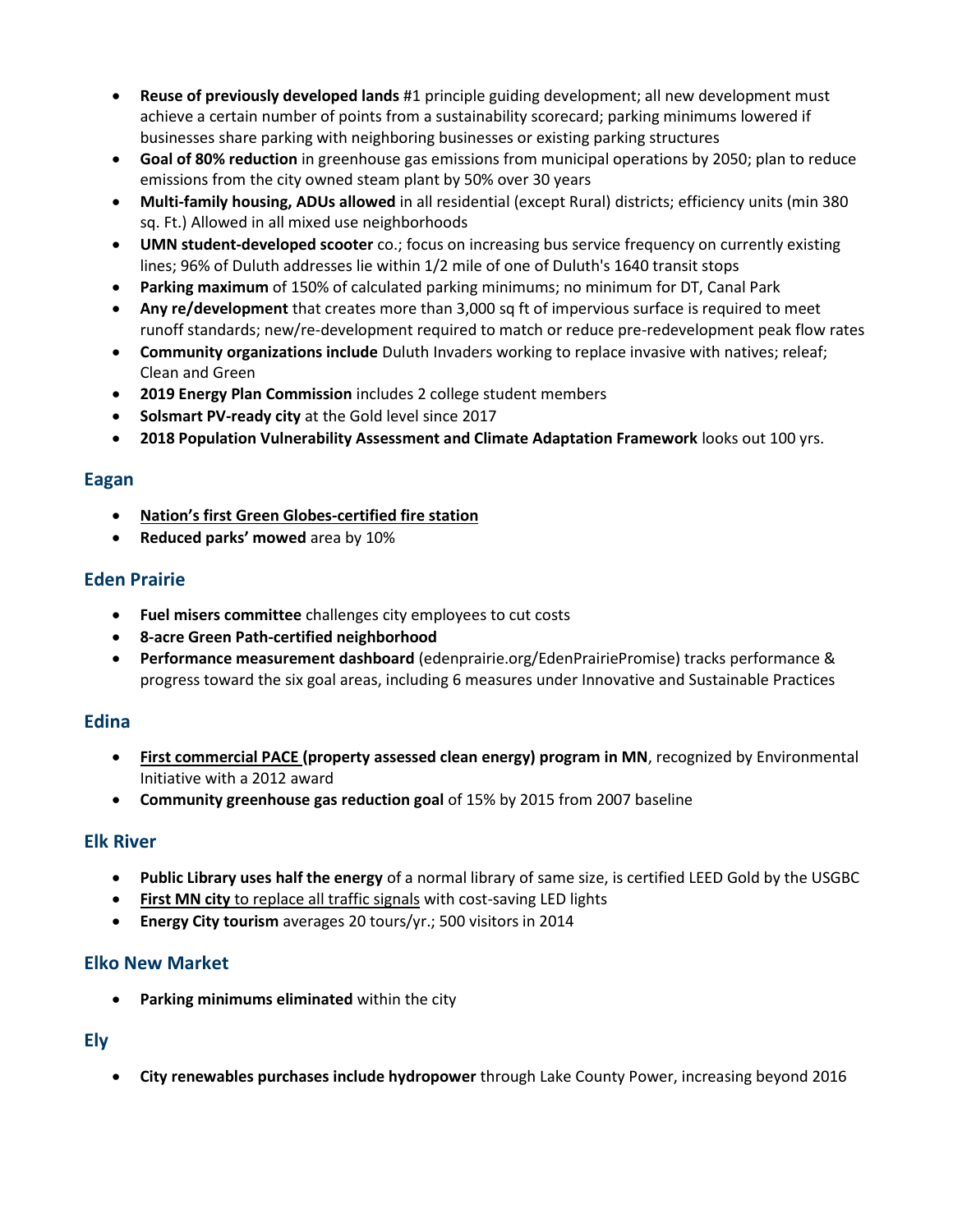# **Fergus Falls**

- **First MN city to become a Tree City, USA**, in 1978
- **Use of bicycles** by 2 Community Service Officers in 2015
- **Green Otter business program** with County runs a "caught green handed campaign" to reward residents and businesses for environmentally friendly behaviors including SMART (Save Money and Reduce Trash)

#### **Fond Du Lac Band**

- **\$722,403/yr. Savings**, 6 yr. Payback on 20 tribal building upgrades; commercial audits by MN Power resulted in 15% energy reduction
- **Research & demo garden includes** individual community member growing plots, a greenhouse, high tunnel & cold frames, and food and medicines are provided to the Ojibwe School, Elderly Nutrition Program, community centers, and community feasts. A weekly farmer's market @ FDL Gas & Grocery; a summer Journey Garden Program for ages 14-18 teaches gardening, nutrition, cooking, business, science, math, community, language, Ojibwe culture

## **Fridley**

- **MN Brownfields' Rescape Award winner** and the largest infill commercial redevelopment in Minnesota was a former Superfund site: Northern Stacks
- **\$98,000/yr. Energy savings** in PW & Civic campus buildings due to Xcel Energy Design Assistance that cut electric/gas consumption 27-55% below baseline
- **28% increase in recycling tonnage** due to single-sort introduction 2012-2014
- **Living Streets policy & worksheet** completed for every road project and presented to the City Council

#### **Gilbert**

- **Toxic reduction campaign** to reduce harmful products going to the waste water treatment plant
- **60% increase in city fleet MPG** to 16 MPG average; number of vehicles reduced, multi-purpose vehicles added

#### **Golden Valley**

- **PUD approval includes sustainability elements; requires** minimum options that must total 5 points; options include a green roof (5 pts.), a renewable energy source (4 pts.), LEED gold (3 pts.) or platinum (4 pts.) building, community garden (3 pts.), enhanced storm water
- **Detailed annual Environmental State of the City** report: tracking data and costs savings on buildings, lighting, forestry
- **City-facilitated shared commercial parking,** commercial parking minimum reduced in exchange for evidence of adjacent shared parking

#### **Grand Marais**

- **2012 City/County Joint Energy Conservation and Renewable Energy Plan** produced with Cook County Local Energy Project
- **North House Folk School**, partly on city land, trains/educates on low-impact, traditional, local-resourcebased trades and skills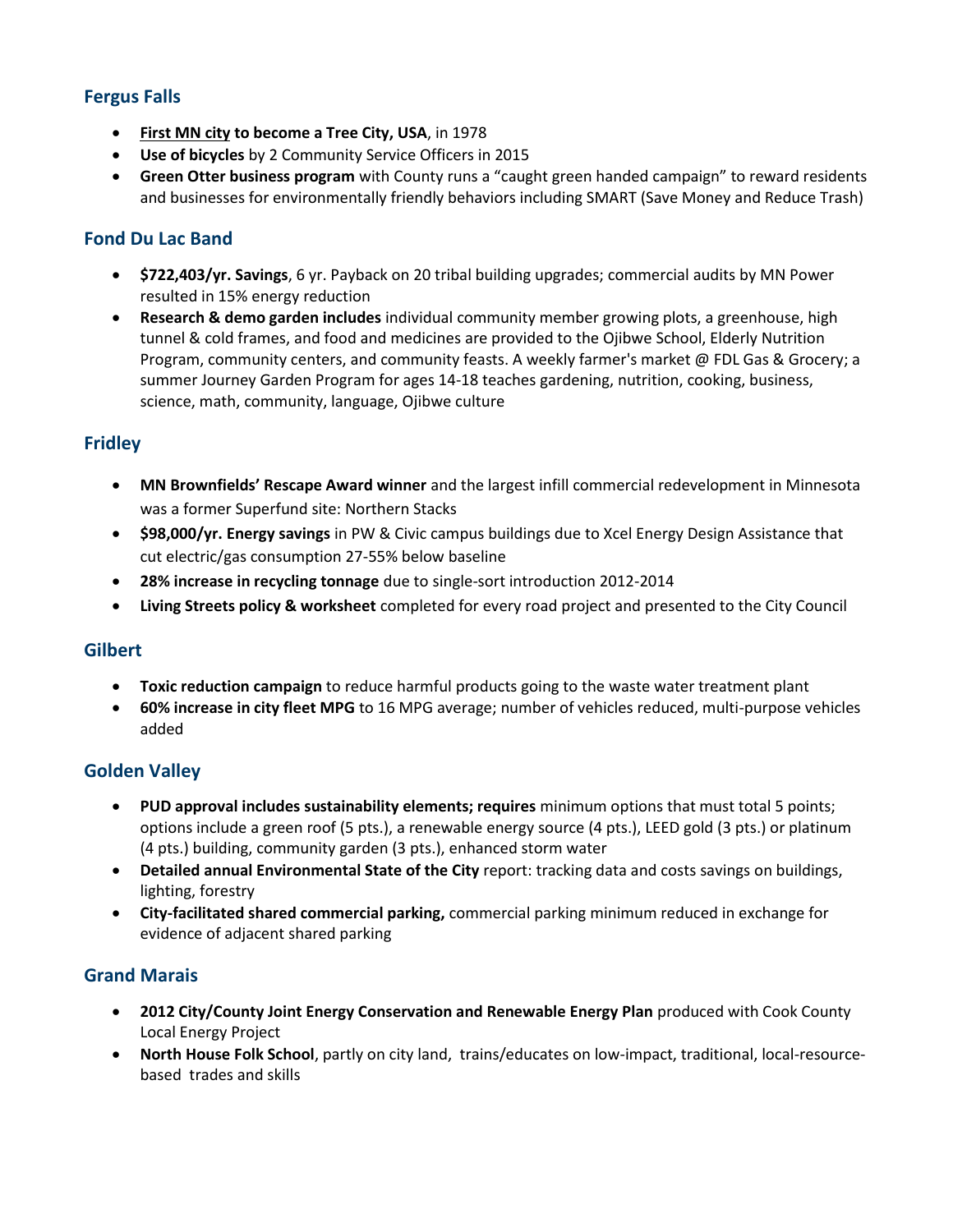- **2015 "Coolest Small Town in America" and "Top 100 Adventure Town;" Grand Marais Art Colony ranked in the top 10** of US artist colonies
- **Northwood's Food project** works to increase Cook County's long term food sustainability and selfreliance; education on seasonal eating, low-tech water usage, composting, food preservation, root cellaring and cooking with unprocessed foods; training potential food micro-enterprises; education for local youth; research on uniquely suited fruits/veggies
- **Local iMatter youth** key to 2017 Climate Inheritance Resolution; led to hiring a Climate Action Plan Coordinator & 2019 adopted Climate Action Plan

## **Grand Rapids**

• **Public Library heating supplied from waste water** production at the Blandin paper mill, reducing natural gas use by nearly 70%

# **Granite Falls**

• **Granite Falls Energy uses water run-off from tiling** on an adjacent farm site for cooling at the local ethanol plant

#### **Hackensack**

• **First Street Reconstruction** project in 2021 included new sidewalks and improved pedestrian safety, bump-outs, 25 diverse trees planted, decorative LED street lighting, EV charger, and stormwater management.

#### **Hallock**

• **City is replacing the existing** dam with a spillway that will restore and enhance fish passage and habitat, reduce erosion and sedimentation and support expansion of water-based activities

## **Hastings**

- **Stand-out plans and programs** include Heart of Hastings Neighborhood Plan, Vermillion Street Development Guidelines, A Healthier Hastings, dial-a-ride/circulator city bus service, maximum parking standards, the civic group Hastings Environmental Protectors, park-and-ride lot downtown
- **Minnesota's 1st official Bird City** as of April 2016; 33 Park & Rec sites for bird watching

#### **Hewitt**

• **\$1,900/yr. Savings** from solar panel array installed on the roof of the city office

#### **Hopkins**

• **City typically buys from local manufacturers** whenever possible

#### **Hutchinson**

- **Multi-year project of burying all power lines results in significant savings** in maintenance costs realized in 2016
- **90% resident participation results in landfill diversion** of 2,000 tons per year of source separated organics and yard-waste, which is processed by a local business and sold as soil and mulch products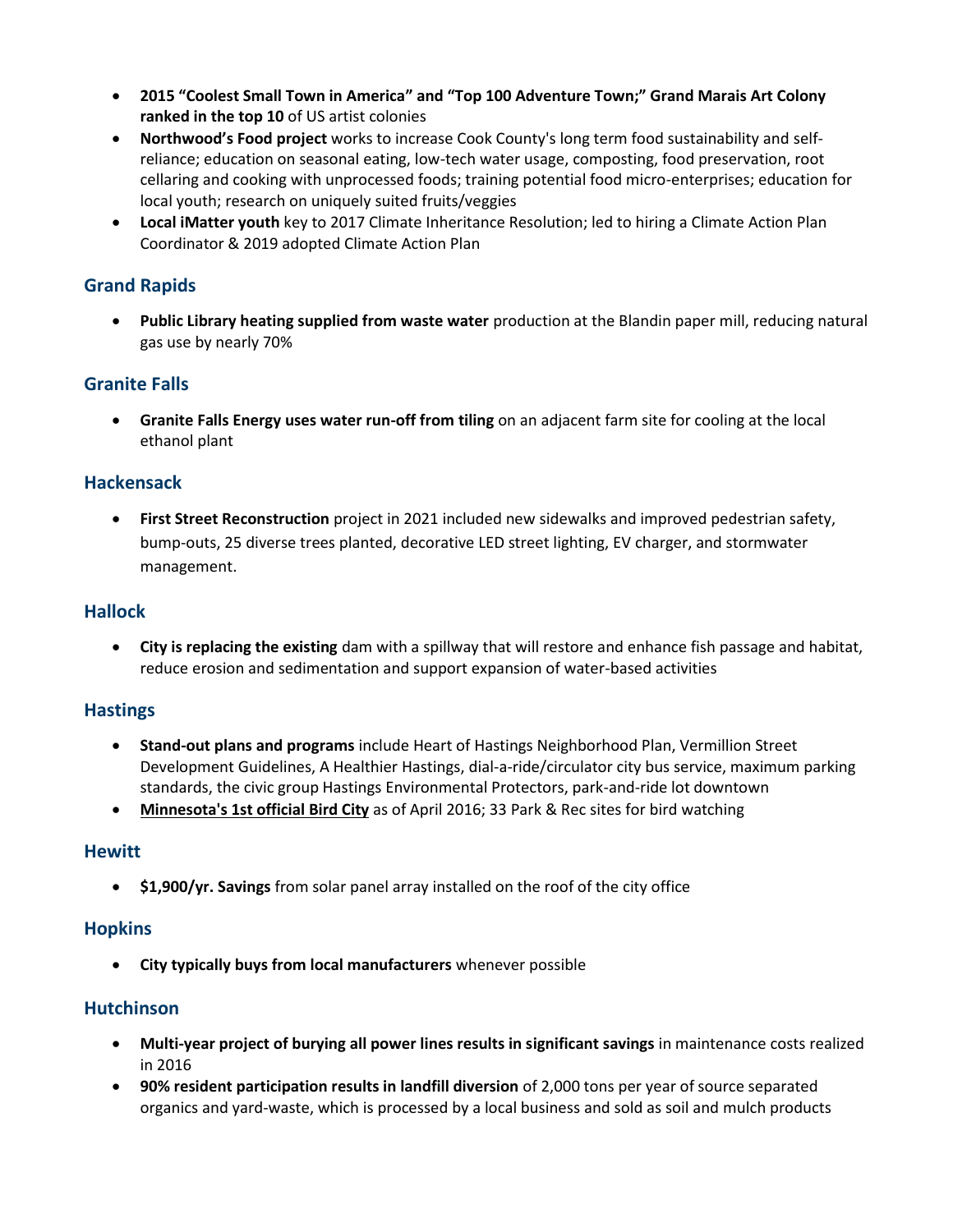• **Largest PV array on an old landfill to date in Minnesota** (2015) to help power the adjacent wastewater treatment plant

## **Inver Grove Heights**

- **City solar panels, geothermal:** 2012 installation at City Hall of a city-owned ground-source, closed-loop geothermal system; 2016 installation of 796,000 kwh of a third-party-owned PV array on City Hall & Community Center
- **10 solar gardens** supplying city operations with 3 million kwh annually, \$3,840,000 savings over 25-yr. Contracts (net savings after year 3)
- **Sustainable Workplace Guide** produced for city staff, covering printing, saving energy, recycling, reducing paper use and solid waste

#### **Isanti**

- **Isanti-Cambridge Joint Planning Advisory Board** created, open to other public entities
- **City employees cut down on car travel** by car pooling to trainings/meetings, sharing vehicles, live video streaming of meetings and trainings

#### **Kasson**

- **Library designed as a community shelter** in 2016, meeting FEMA design standards for temporary shelter from extreme weather events
- **Local purchasing policy** for city purchases of up to \$5000 with quotes within 10% of lowest price are given primary consideration to benefit taxpayer dollars and support local businesses.
- **Several rental bike stations** installed using State Health Improvement Program (SHIP) funds
- **30 refurbished cobrahead LED streetlights** installed via a pilot program offered to GreenStep cities by the national firm CoreCentric Solutions

#### **La Crescent**

- **1st in the Midwest to adopt a Solar Ready Home Certification** that incentivizes property owners to make low-cost installations of the infrastructure needed to make buildings solar-ready.
- **Annual Neighbors Day** in April organizes neighbors to help each other in work around the community, at their homes, and in public spaces
- **2020 policy for the protection of pollinators** and enhancement of pollinator habitat for bees and butterflies
- **2 student members** on the city's GreenStep committee

#### **La Prairie**

- **Community improved recycling by an estimated 80%,** expanded items that can be recycled and implemented volume-based pricing
- **Non-profit group employing handicapped adults** chips and sells brush from community brush pile
- **0% interest business loans** for energy efficiency improvements

## **Lake Crystal**

• **1st MN iron-sand filter installed at the end of a field's drainage tile** to trap phosphorus before it pollutes the lake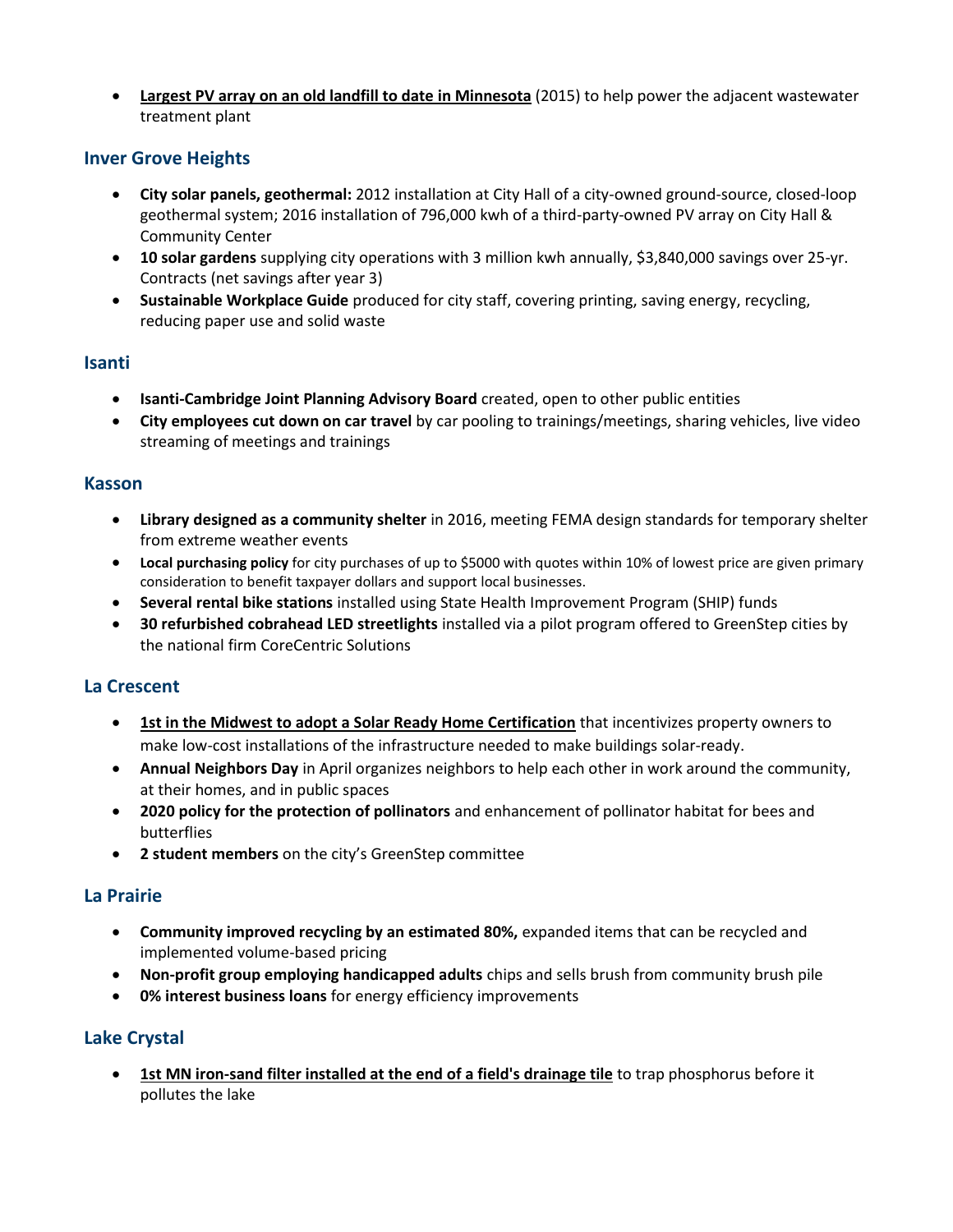- **2019 strategic plan for an industrial park** with design goals (including walkability, aesthetics, lake pollution remediation) and community input, for an auto-oriented corridor
- **Landscaping for Crystal Waters** launched by citizens Crystal Waters Project in 2019 to assist residents (including \$150-\$500 grants) in planting rain gardens and restoring/preserving their shorelines
- **0% interest loans** for commercial energy efficiency improvements

## **Lake Elmo**

- **10% and 5% density bonus** given to planned unit developments that preserve historic structures and adaptively reuse buildings
- **Agricultural zoning** district in city
- **100% of city operations electricity** supplied by a community solar garden

## **Lakeville**

- **Dark Sky-compliant lights required** for City-owned and private parking lots, new street lights, and private and public building exterior lights
- **Extensive lake, wetland monitoring,** and annual reporting, by professionals & volunteers
- **Shoreland overlay district**, CUPs required; for PUDs 50%+ in open space, 50-70% of shore impact zone left in natural state; generally 75%+ pervious required
- **City Parks Commission and Lakeville Friends of the Environment** coordinate and lead efforts to engage the community
- **Envision Lakeville dashboard** gives community members a quick look at the annually updated status of plan goals in five broad categories developed through broad public input

# **Leech Lake Band of Ojibwe**

- **First community solar garden in an Indian Nation in the country**. The electricity will be designated to recipients of Minnesota's Low-Income Home Energy Assistance Program (LIHEAP). Leech Lake Tribal College graduates will install the solar panels.
- **Dark Sky, energy efficient outdoor lighting** required for new construction on Tribal Lands
- **National leader in Tribal Brownfield program**

## **Lexington**

- **Garbage haulers required to provide recycling** containers for all residents, including multi-unit housing, and businesses
- **Business assistance that** explicitly seeks businesses that implement/are interested in implementing sustainability measures
- **Used clothing** collected at City Hall for local reuse store

## **Mankato**

- **City's water reclamation facility has reduced** deep well water use by 50%. Between 1.5 and 2 million gallons of treated wastewater is being used by the Mankato Energy Center for cooling, which saves the city nearly 700 million gallons of water annually (about as much water as a population of 18,000 might use) and has significantly reduced phosphorous levels. Reused water is also used for activities like street sweeping, park irrigation, and sold (at \$2.50/750 gal.) to landscapers and others for reuse
- **Orderly annexation agreements** with townships limit or prohibit new urban development so as to allow for planned and most efficient infrastructure investments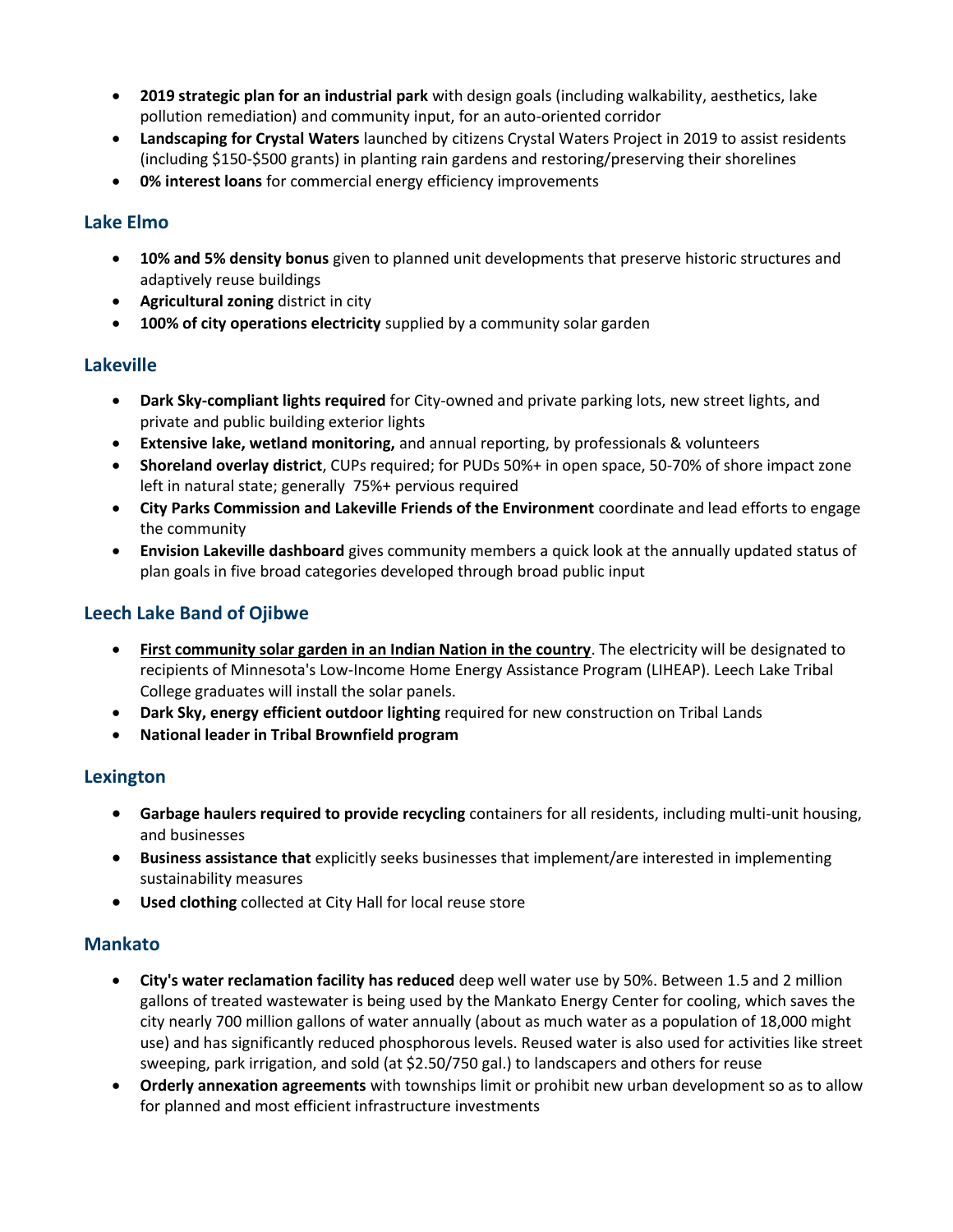- **Required bike parking** for new commercial and multi-unit residential that can cut required car stalls
- **Parking lot requirements for shade trees** every 50 feet along perimeter
- **Gardens in residential areas** have no requirement for setback and no maximum lot coverage

#### **Maple Grove**

- **Citywide energy efficiency upgrade program** in 2015 that resulted in \$132,644 estimated savings and 4.33 year payback.
- **Maple Grove Library** designed to meet SB 2030 guidelines and is LEED Gold compliant.
- **5 Park and Ride locations** with signage, benches, bike racks, bike lockers, and heated shelters.
- **Tree City USA** certified since 1986.
- **27 acres of city park land per 1000 residents**, not including extensive Three River's Park District land.

#### **Maplewood**

- *2015 Community Action Plan: Towards Carbon Neutrality* adopted by city; 2-yr. outreach partnership with Xcel Energy will reduce energy costs for high residential/commercial users
- **2017 climate vulnerability assessment**; 2019 funding & outreach to create a Climate Adaptation Plan
- **RFID chips on trash carts** allow city to offer bi-weekly garbage rates and price breaks for 3+ week resident vacations
- **\$100,000 saved by using living streets design** in a street reconstruction project with less pavement
- **City installs rain gardens in all street reconstruction** projects; there exist over 620 home rain gardens and over 60 rain gardens on city land
- **First fire station in the nation built to 2012 IgCC** ( International Green Construction Code the basis of the 2013 Maplewood Green Building Program)

## **Marshall**

- **The Healthy56258 and the GreenStep Cities groups partnered** in 2019 to produce the first annual Healthy and Green Living Expo event with 40 exhibitors; a beekeeping group formed to promote pollinator habitat
- **Environmental Sustainability Workgroup** established in 2019 at Southwest Minnesota State University, with students, faculty, administration, staff, to investigate current sustainability practices on campus and increase them
- **Health Impact Analysis** conducted on benefits of selected GreenStep actions, garnering the Southwest Regional Development Commission's award of 2016 Regional Project of the Year
- **Launched Marshall GreenStep Business** program to recognize local businesses implementing sustainability best practices

#### **Milan**

- **2017 free community bikes program** began with donated used bikes; bike racks stationed at the library and Burns Park, which has a bike repair station
- **First rural MN year-round** community-supported lettuce business.

# **Minnetonka**

• **Tree replacement** required for removal of trees 20 ft. or more beyond a building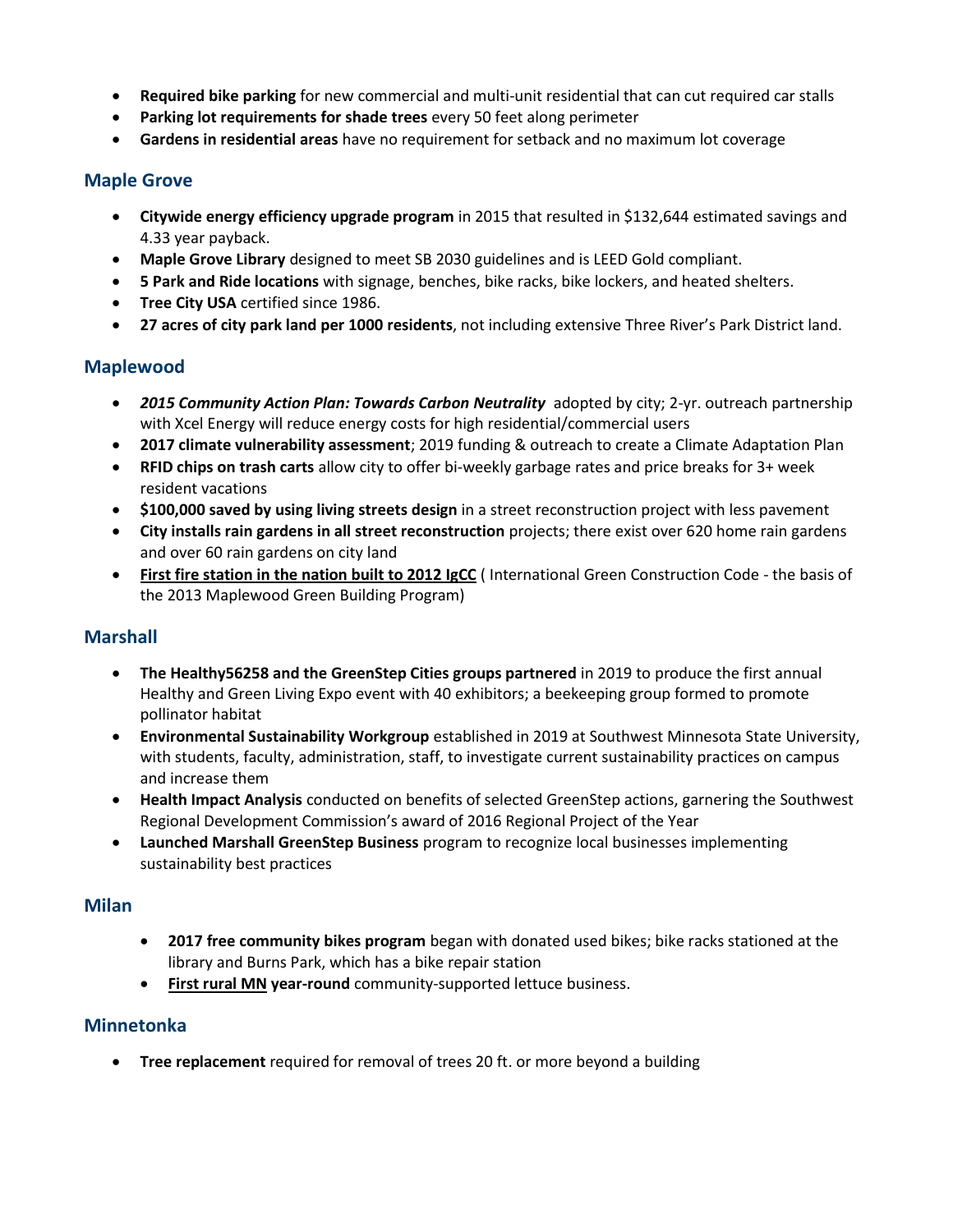# **Moorhead**

- **100% carbon-free** city operations starting in 2021 using Missouri River Energy Services Bright Energy Choices Program that purchases renewable energy credits.
- **26 remediated brownfield sites** have become an extremely successful mixed-use redevelopment district the fits the Downtown Redevelopment Framework Plan and contributes to the Downtown Housing Goal
- **2019 Community Resilience Task Force** (education, local government, private & nonprofit organizations) is developing a community resilience action plan and will take initial steps to become better prepared in the areas of infrastructure, ecosystems, health and wellness, governance & social equity, and economic health
- **Green Living challenge campaigns**: A Day Without a Bag to promote reusable bags and plastic grocery bag recycling; 400 participants/year in annual (since 2011) iGoEco urging residents/employees to, once a week, leave a car at home, take alternative transportation and be rewarded by prizes from businesses
- **Green tourism offering** through City Parks and Rec. collaboration with River Keepers that promotes sustainable use of the Red River

## **Mounds View**

- **4-day work week**, piloted in 2019, cuts City building energy use
- **All utility pick-up trucks downsized** from 8' bed/8-cylinder to 6' & 6-cylinder eco-boost engines
- **Diesel-to-natural gas conversions** (2019-20) of 2 lift stations and back-up generator for reservoir, well and treatment plant

## **Mountain Iron**

- **MN's only solar panel factory** opened fall 2018 in this city of 3,000
- **Renewable and Sustainable Energy Park** strictly for the clustering and development of green companies that specialize in renewable energy
- **Solar permit checklist online** for property owners/developers, and \$50 city fee for residential installation

## **New Brighton**

- **Winner of MN Brownfields' 2016 ReScape award** (Community Impact category) is the New Brighton Exchange, a 100-acre mixed-use project of 124 rental units, 56 single-family homes, 525 new commercial jobs, all adding \$625,000 in net tax capacity.
- **Stormwater fees cut up to 25%** for property owners who install a rain garden of 100+ sq. ft., native plants in gardens/buffers
- **Storm water pond provides 60-70% of irrigation** needs for a new park with athletic field

## **New Hope**

- **Winner of the 2017 LMC/GSC Sustainable City Award** for its lake water quality improvements and savings of over \$10,000/yr. from storm water reuse
- **Bicycle parking requirements** for commercial land uses
- **2018 pollinator habitat resolution**: work toward Bee-Safe City status
- **1 st known car wash in the country** to utilize system that retains all rainwater on-site for car wash reuse
- **City Hall/Police Station constructed** in 2019 using Section 179D Energy-Efficient Commercial Building Tax Deduction program will save approx. \$50,932 in energy costs annually, a 4 year pay-back.
- **Significant Safe Routes to School work** over 10+ years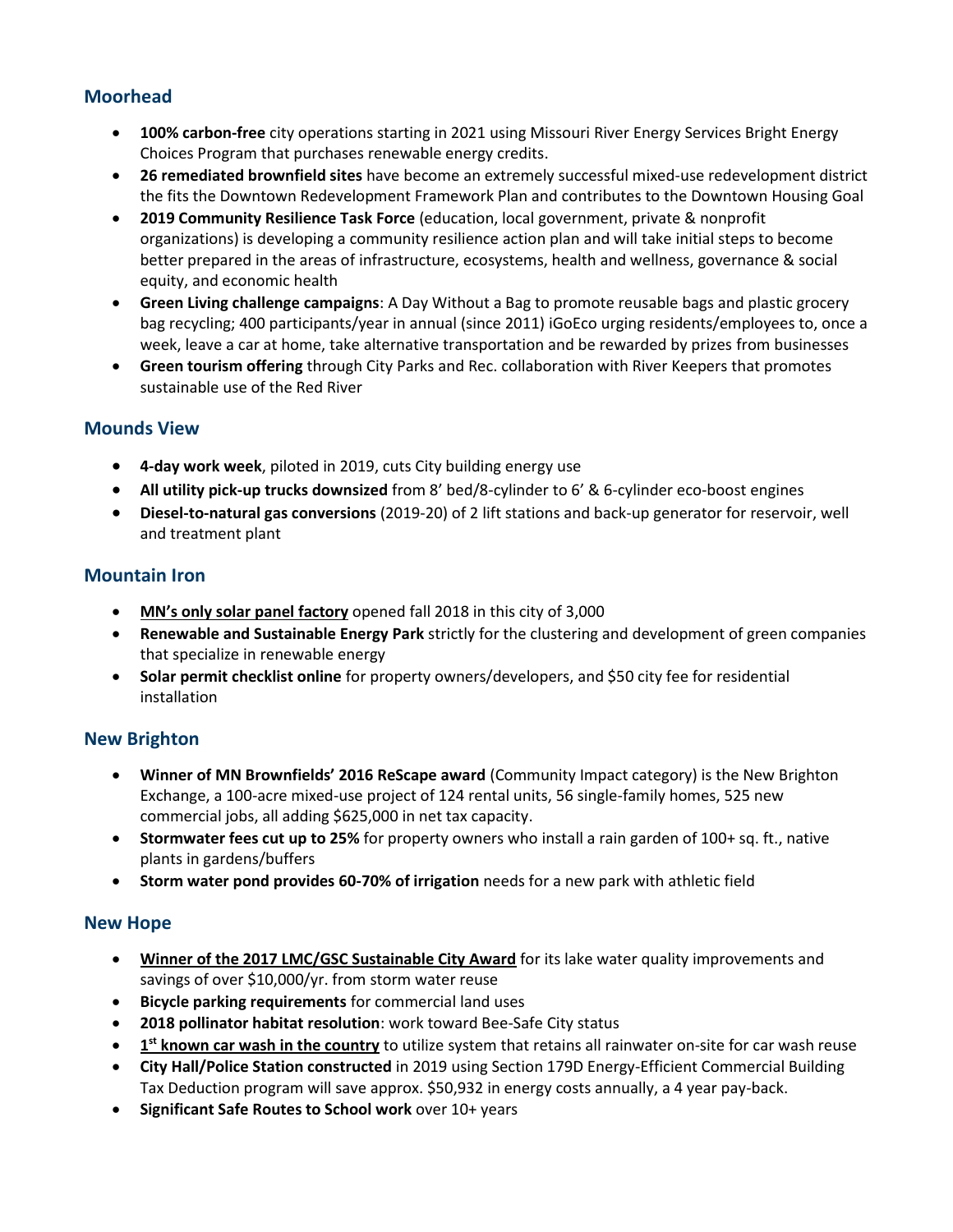#### **New Ulm**

- Bronze **Bike Friendly Community** in 2017
- 20 lighting upgrades 2018-21 resulted in first 5-yr savings of 49.1 kW, 152,819 kWh and \$18,211. Average payback is 3.4 years.
- Installed **vending machine misers** save estimated \$192.10 and 1,612 kWh per machine, annually. Six machines installed save an estimated \$1152 and 9672 kWh annually.
- Local **public high school installed a greenhouse** in 2016 which includes hydroponic and aquaponics systems with a 10kW solar system.
- **New Ulm Community Garden** established in 2013 provides 70 plots on City owned property.
- **Rec on the Go** program travels to different locations to provide free activities for the community. In partnership with Community Ed.
- **Pollinator Park Events** bring awareness and help promote and maintain a healthy city environment for pollinators and citizens by exploring the pollinator park, located on unused city property and maintained by volunteers.
- **Tree Advisory Commission** reported 2020 funds of \$134,417 (\$10.07 per capita) for public education, training, park tree inventory, utility line clearance, tree removal, tree maintenance, and tree purchases.
- **Tree rebates for energy conservation** were offered to residents 1990-2019 by New Ulm Public Utilities; over 318 trees were rebated \$32,688 (data 2011-2019 only).

#### **Newport**

• **City installed infrared heating** replacement system in main fire hall

#### **Nisswa**

- **Lakes Proud regional shopping campaign** developed by businesses, City, college/university research, launched in 2015 to encourage people to shop local and to share why this is beneficial to communities
- **Dark-Sky-compliant energy efficient** fixtures/bulbs in use for all City-owned outdoor light fixtures, and required for all commercial properties and associations
- **Elementary school expansion, with no added parking**, allows library to be used by both school and city

## **North Branch**

- **Cloud-based** information systems implemented for improving efficiency across departments promoting accountability, accessibility, transparency, reliability and sustainability, aiming for 100% paperless in five years
- **100 MW North Star Solar Project**: largest solar photovoltaic energy facility in the Midwest, producing enough energy to power approximately 20,000 homes

## **Northfield**

- **Telecommuter Forward! Community** designated in 2021 after the city used COVID-19 relief funds to expand high-speed internet access through wireless towers
- **Downtown zoning has strong compatibility standards**, waives off-street parking requirements, mandates non-developed space as green space, public plaza or outdoor seating
- **2 high-school Commission members** on the Environmental Quality Commission; 1 a voting member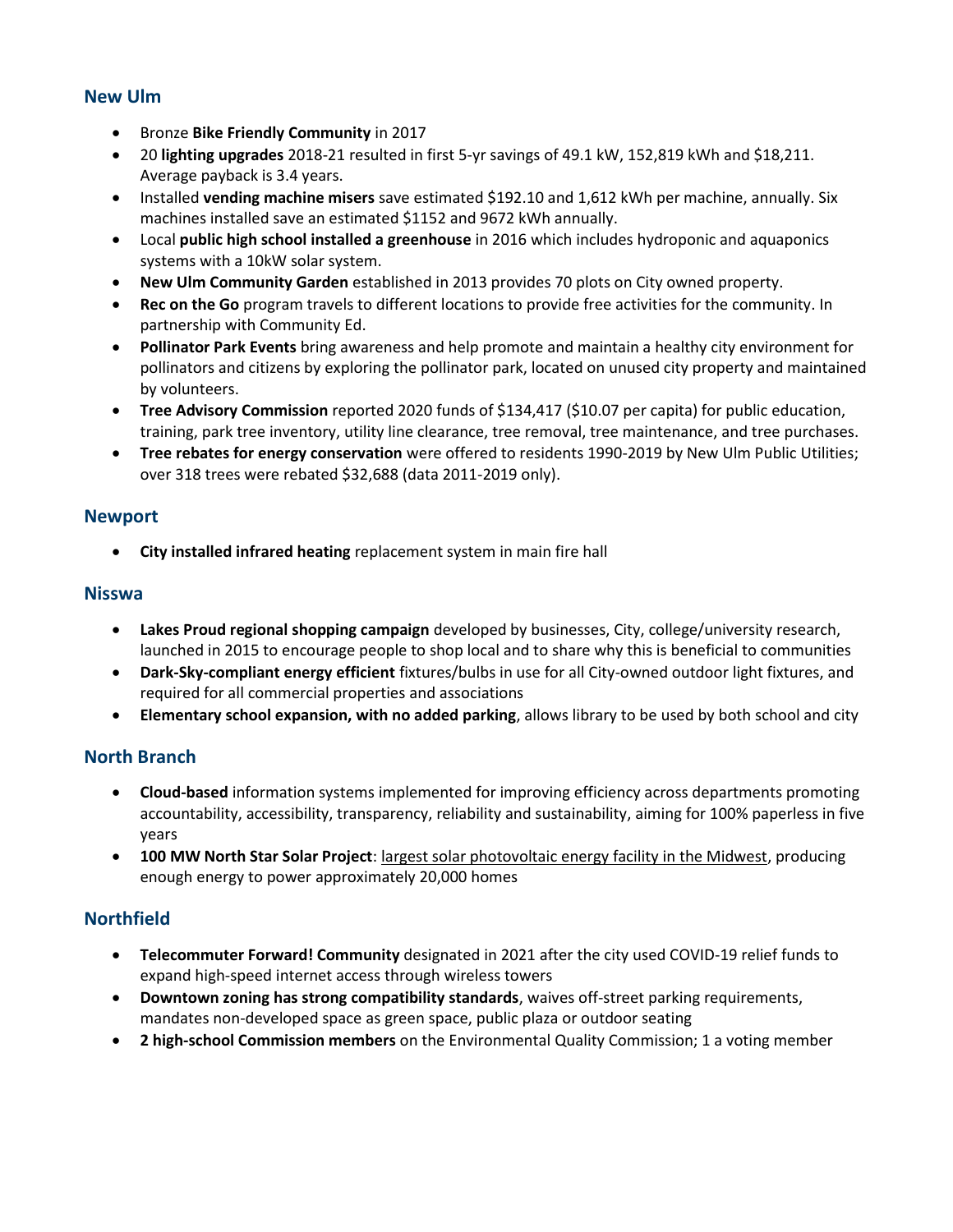# **Oakdale**

• **Bus Rapid Transit planning includes** high-density transit-oriented development and a continuous biking and walking trail parallel to the BRT guideway

# **Pine City**

- **First DC electric vehicle fast charger** between the Twin Cities and Duluth-Superior
- **2020 goals** to cut water use/person by 20%; to cut GHG from city operations by 40% by increasing renewable energy use
- **Largest rain garden of its kind in greater MN** cost less than curb and gutter during Woodpecker Ridge street reconstruction project; residents involved in planning and installation; sediment run-off decreased to nearby Snake River and Cross Lake

## **Pine River**

- **First GreenStep City**
- **Home to first hot air panels** paid for by low-income heating assistance

# **Prairie Island Indian Community**

• **Residential organics recycling program** started in 2019 that provides a tumbler in each neighborhood available and residents drop off their organics waste in the tumbler when necessary.

# **Red Wing**

- **Green Wing Action Plan** adopted 2015, increase energy efficiency by residential (10% or 700 households in 2 years) & small-mid-sized commercial (10%, 100 in 3 years). Current outreach: 1) Home Energy Audit discounts through a utility billing flier, 2) business outreach campaign, 3) competition between community congregations
- **Live Healthy Red Wing** was formed in 2008 in an effort to promote active living and good nutrition
- Red Wing Housing Authority established a **no-smoking policy** for public housing
- "**Get-Up-And-Save Congregational Energy Challenge**" 2017

## **Richfield**

- **Rediscovered Lot Sale Program** offers a \$5,000 credit
- **Sweet Streets** one 4-2 lanes added bike lanes, sidewalks, multi-purpose trail, green boulevards.
- All **residents are within ½ mile of park/protected green space**: 14 areas per 1,000 residents

## **Robbinsdale**

- **Density allowed by right** in selected zones: adus, sros/studios/efficiencies, senior housing, cohousing, tiny houses
- **Form-based zoning** the basis for the Transit-Oriented Development district code
- **40 years a Tree City** USA as of 2019
- **Rechargeable battery powered parks maintenance equipment** has replaced gasoline powered small equipment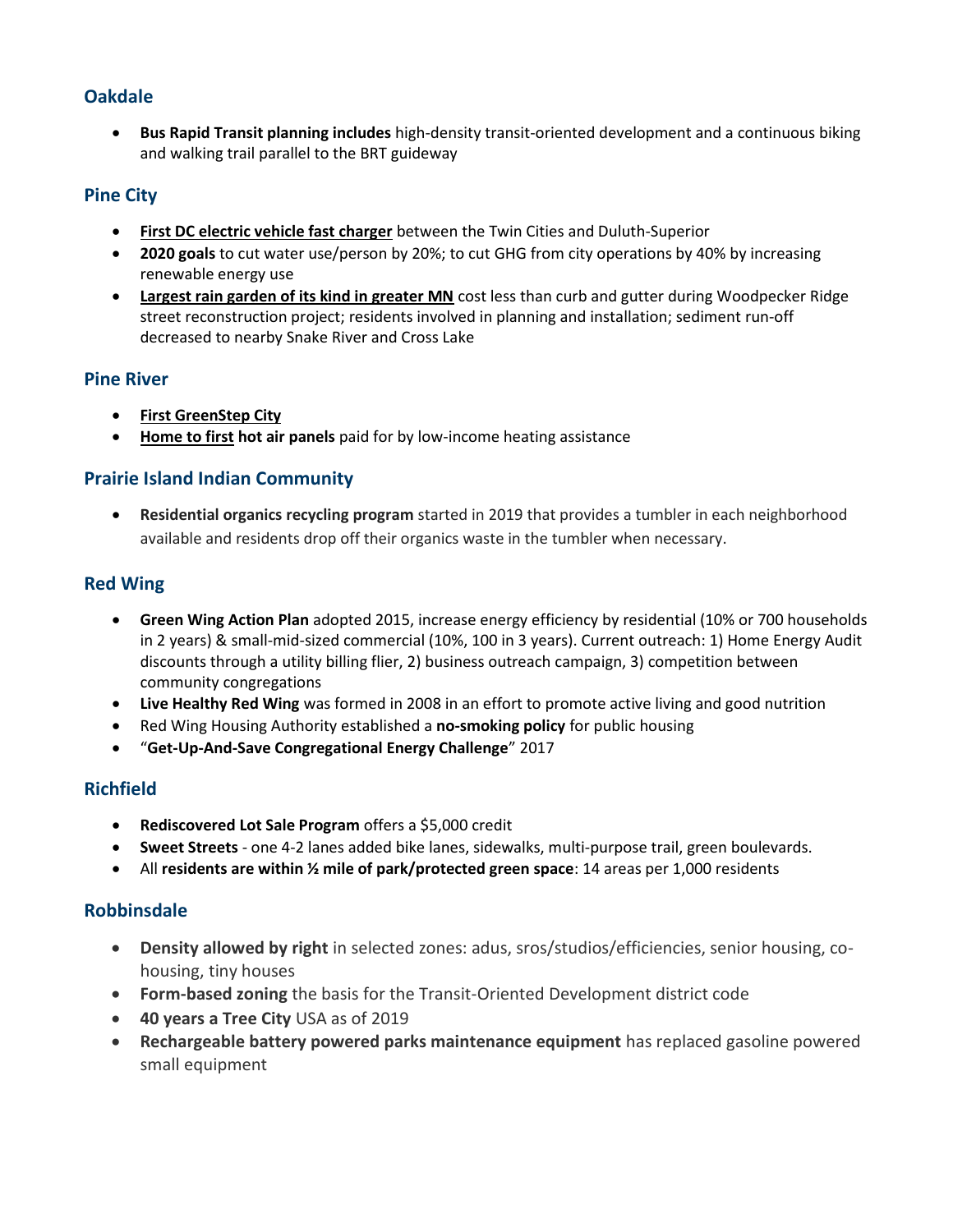## **Rochester**

- **2019 LEED Gold Certified City** 1<sup>st</sup> city in MN to achieve this Leadership in Energy and Environmental Design status
- **First mayor in Minnesota to set a city-wide 100% renewable energy goal** (by 2031) for its electricity, its heating and cooling, and its transportation
- **Refuse-derived combined heat & power district energy** system in the city
- **Urban growth boundary adopted**; cooperative agreement among townships, the County and the city coordinates zoning enforcement and planning
- **School buses optimize routes** and cost savings using Transfinder software
- **Building orientation incentivized** to optimize passive solar energy
- **Commuter plan** is to shift single-occupancy car trips from 71% of all downtown-bound work trips in 2008 to 60% in 2020
- **Regulation for construction waste** separation of recyclable materials and waste
- **MN Bio Business Center brownfield project**, built on a former downtown parking lot with contaminated soil, supported brownfield remediation, redevelopment, and serves as a center for innovation in biotechnology

## **Rosemount**

- **Conservation easements required** on all wetlands/wetland buffers during entitlement; city recommends that land developers deed wetlands to city
- **PUD ordinance emphasizes energy conservation** through the use of more efficient building designs and sitings and the clustering of buildings and land uses.
- **Salt reduction** from 77 to 51 tons/event, 2018-2019; weekly salt use reports to city council
- **Ranked 17th in the nation** among cities its size for the number of Mayors Water Pledges made to reduce water usage
- **Wetland Health Evaluation Program** used by City to engage citizen volunteers

# **Roseville**

- **Green Remodeling Plan Book, nationally recognized**, is for interior and exterior homes, historic remodeling, and has recommendations and tips for sustainable and financially savvy home updating (revised in 2016)
- **Code requires bicycle parking** spaces equal to 10% of the automobile parking requirement

## **Royalton**

- **Detailed lighting ordinance** covers public & private buildings, to reduce light pollution/sky glow and to promote high quality, energy-efficient lighting
- **Community Energy Challenge** with MN Power, Royalton Hardware & Franklin Energy challenged/rewarded K-12 students to cut home/school energy use (\$1,000 earned) and assisted 25 local businesses to cut energy use; community Green Fair at school showcased successes
- **Outdoor wood boilers** regulated
- **City promotes local shopping** with the 3/50 project: pick your favorite 3 independent business and spend at least \$50 there each month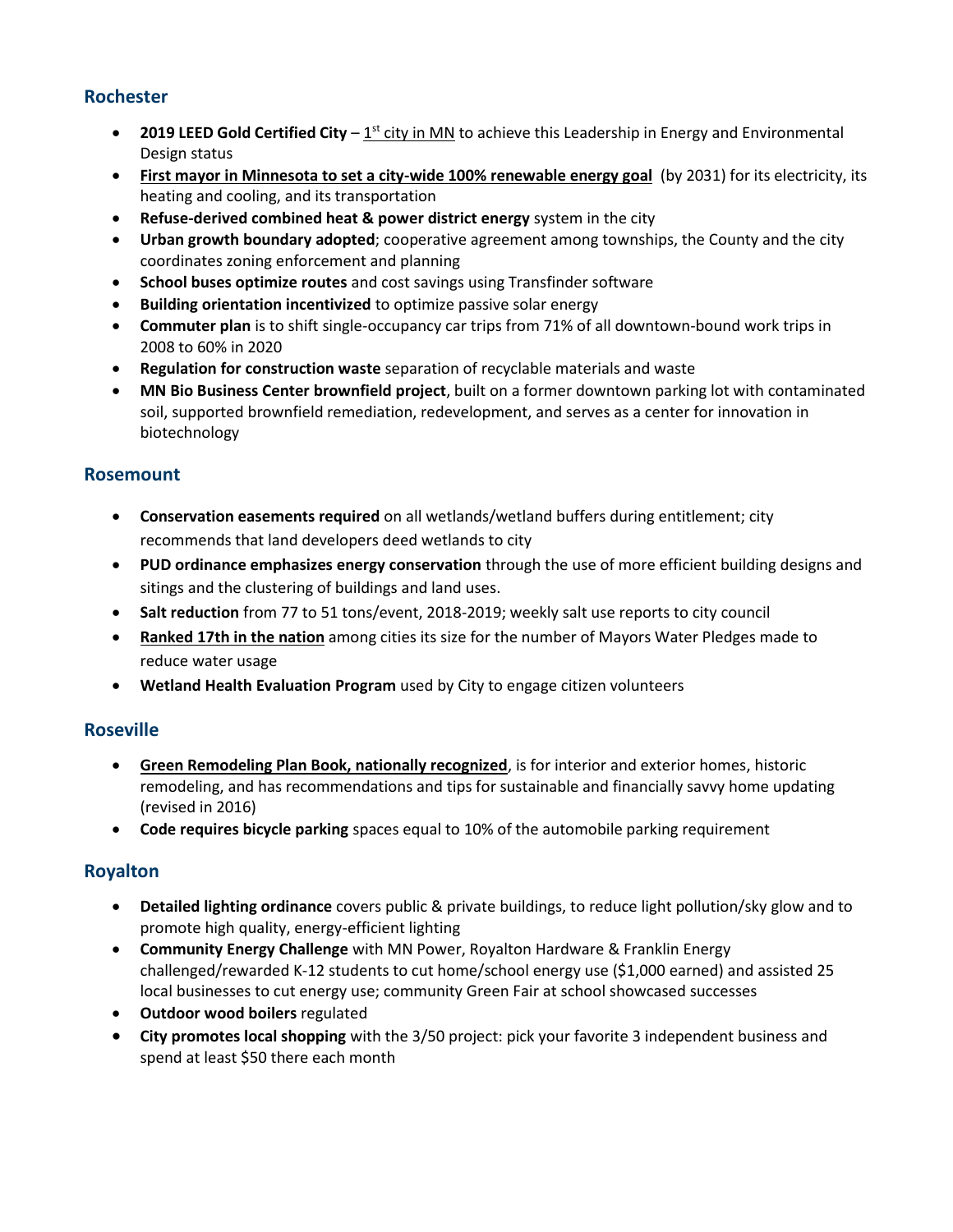# **Rush City**

- **Plastic film recycling** drop off locations for residents is coordinated by Rush City GreenStep team and Rush City Area Chamber of commerce; 10 collection bins in 2021 provided over 20,000 pounds of plastic to be used in the making of composite decking.
- **Sidewalks will be required** in new subdivisions
- S**treet construction projects** will continue to install rain gardens where feasible
- **Sewer inspections are mandatory at** the time of property transfer and/or street constructions: needed I&I repairs (city loans available) need be completed in 6 months; half of properties inspected by 2020
- **Donated City industrial park land** used for community garden

# **Saint Anthony Village**

• **Multi-source water reuse facility** to water park using backwash from drinking water plant; project has reduced dependency on ground water resources for irrigation by nearly 7 million gallons annually

## **Saint Cloud**

- **\$400,000/yr. energy savings** from an energy efficiency and biofuel recovery project at the waste water treatment facility; biofuel recovery generates 5M kWh/yr.; treatment plant generates 80% of its electrical demand onsite through solar and anaerobic digestion
- **Nation's first public bus powered by recycled vegetable oil** @ \$2.30/gal.
- **St. Cloud Area Sustainability Plan** adopted

# **Saint Louis Park**

- **PwrSmart enables computer & monitor power management** for all city owned computers: Multiple schedules; most shutdown at 7pm. program provides data on GHG reduction & energy savings
- **2010 Green Building Policy** for city & private bldgs: new, additions over 15,000 sq. ft., renovations over 50,000 sq. ft. receiving over \$200,000 in City money, and new/renovated SF home projects receiving \$10,000 or more in City financial assistance
- **Connect the Park Plan**, 2008
- "**Ready and Resilient: A Guide to Extreme Weather**" prepared by City using the Macalester College brochure as a model. Print copies & web were distributed during a community-wide workshop in August 2015 and mailed to city residents

## **Saint Paul**

- **2017 MN Local Government Innovation Award Winner** for equity strategic action planning for neighborhoods.
- **Redeveloping Ford site will be a walkable, mixed use neighborhood** that looks to the future with clean technologies and high quality design for energy, buildings and infrastructure; 2011 "Roadmap to Sustainability" performance thresholds aim to make site a national model for sustainable brownfield redevelopment
- **1.1 MW solar thermal system** installed with city help at the RiverCentre convention hall to augment hot water from District Energy St. Paul serving downtown buildings
- *Street Design Manual* for implementing adopted complete streets policy
- **Public Housing Authority** will install community vegetable gardens at any of its 20 sites when requested by residents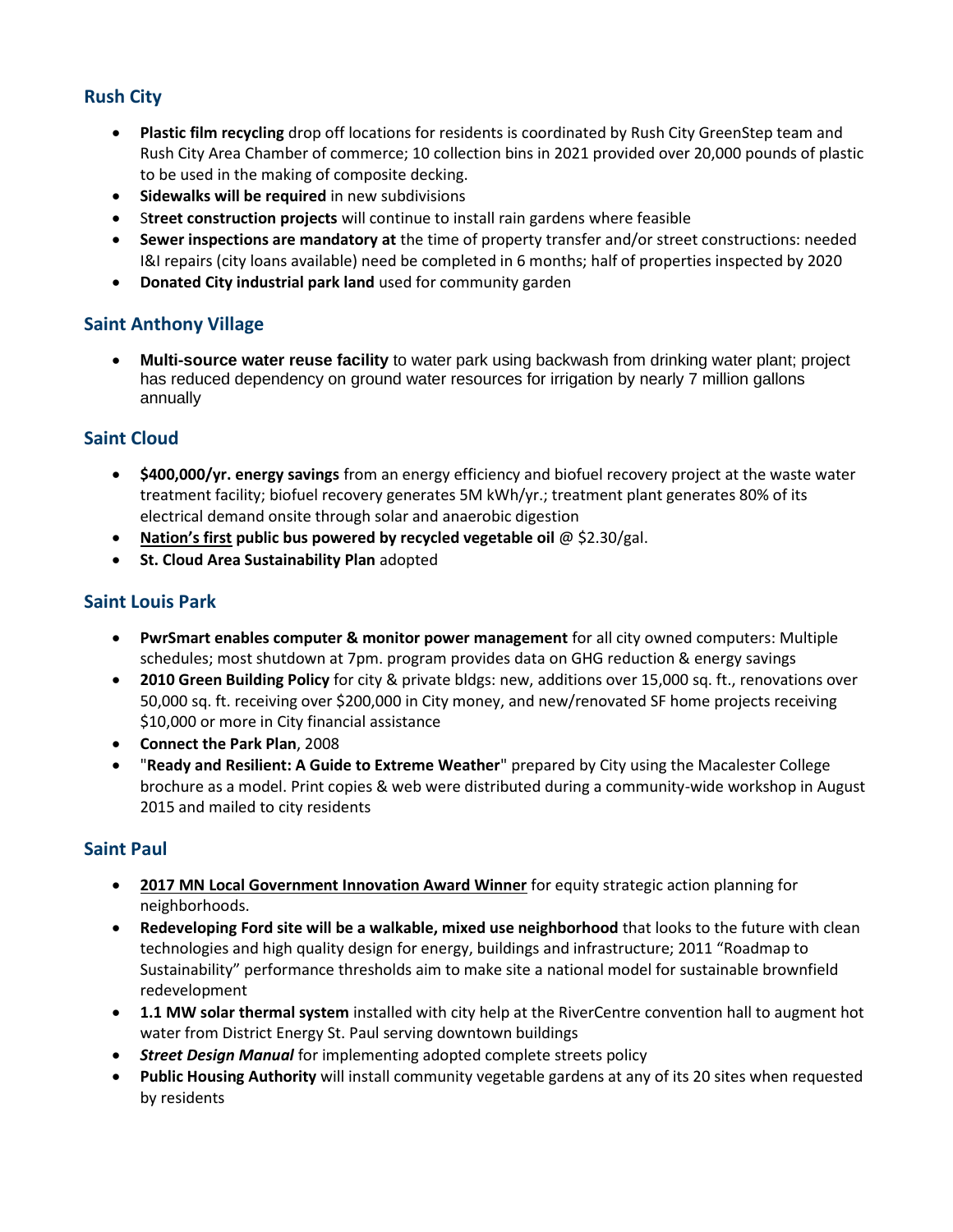- **8-80 Vitality Fund**; adopted Bike Plan; bike rack program; city telework policy; NiceRide bike-sharing; Car2Go & HourCar licensed car-sharing
- **60% fewer CO emissions** from 66 propane school buses

#### **Saint Peter**

• **2018 EAB Plan** includes selective treatment, education, diverse replanting

#### **Sartell**

- **Native vegetation allowed without permit**, encouraged so as to lower demand on the public's water resources
- **MN's first diverging diamond interchange** to cut traffic delays by 60% and improve safety
- **Public Works salt reduction** actions resulting in no added salt ordered 2015-2017 and year-end unused salt more common

#### **Savage**

• **Gold LEED Certified McCool Pond Environmental Learning Center**, built in 2010, features solar and geothermal systems, walls made from wheat products, countertops made with recycled plastic, cabinets made from sunflower seeds, and a green roof.

#### **Shakopee**

• **Native plants** and natural areas constitute 25-30% of City landscaping designs

#### **Sherburn**

• **Reduced chloride pollution & resident costs** (from running their/having water softeners) as a result of 2016 water treatment facility installing reverse osmosis membrane and water softening treatment

#### **Shoreview**

- **A national leader in pervious concrete** road paving since 2009
- **Partnered with technology company WaterSmart Software** to provide residents with an easy-to-use online and mobile customer portal that allows access to individualized water consumption reports, timely utility communications, and water-saving recommendations specific to their household; National WaterSense program member, to increase water conservation efforts
- **Green building practices including greywater** reuse and rain water capture for irrigation suggested by Environmental Quality Commission review of all new development plans
- **5% density bonus for passive energy** system in a building, 10% for an active solar energy system
- **Environmental Quality Committee gives Green Community Awards** annually to recognize individual and corporate efforts in three general areas: Water, Energy, and other General Initiatives
- **Maintenance Facility achieved LEED Gold rating**—the first city-owned building in the nation to achieve that status under the 2009 rating system.

## **Shorewood**

• **Passed state's first 'bee-safe' policy** whereby the city will avoid certain pesticides, plant bee-supporting plants, and educate/encourage residents to do the same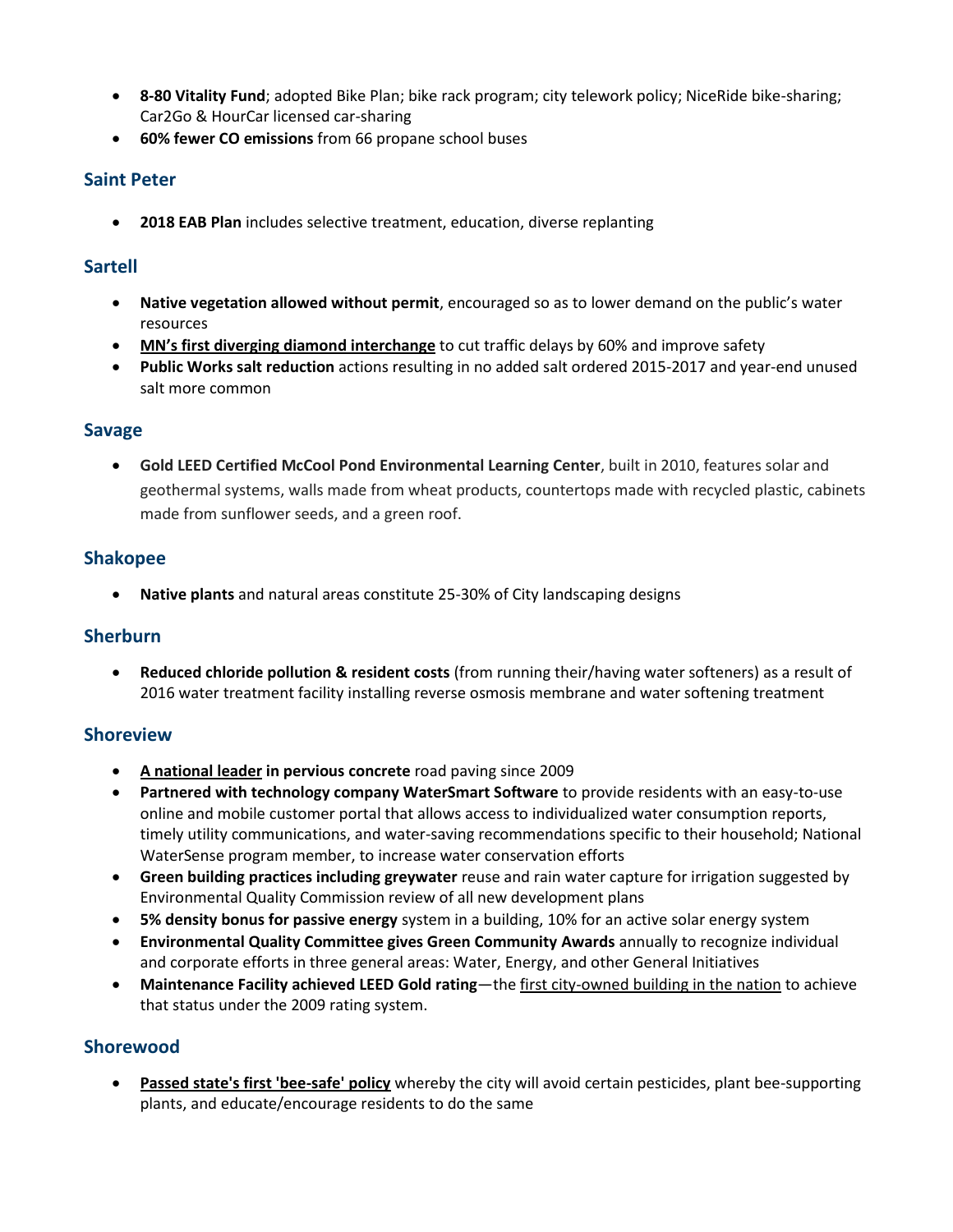- **Promotion of County's Step to It Challenge**, where residents, city staff track walking steps each May
- **Youth position created** on the city recycling committee

#### **Silver Bay**

- **100-acre eco-park** raises fish and vegetables year round, creates algae for biodiesel; creating and diversify living wage employment a goal
- **Sustainability in elementary education** curriculum includes gardens for students (growing and selling) and forestry

#### **South Saint Paul**

- **Stormwater Runoff Design Standards encourages green roofs**, rain gardens, rain reuse, trees, tree planters
- **Mayor's Youth Task force**: grade 5-12 students participate in city's annual food drive, fun teen events, community education on various topics including sustainability
- **Compostable flatware and organics collection** at City Hall and at large city events
- **City runs several volunteer parks/landscape programs**: Adopt a Street, Park and River Programs; park clean-ups in the spring; Blooming Parks program; Weed-Be-Goners Club; annual All-City Clean-up Day

#### **Stillwater**

- **Bird City designation** February 2020
- **Green Business Directory** hosted by Sustainable Stillwater lets shoppers align their values by choosing businesses with green, sustainable, and resilient products and practices and recognizes green businesses
- **Neighborhood Conservation District** established with infill Design Guidelines; West Business Park District has established Design Guidelines and goals
- **50% set aside of pervious area** in the form of public open space and private easements in Liberty on the Lake & Legends housing developments

#### **Victoria**

- **Downtown developments can share the public parking** available to all uses in order to meet required parking
- **Conservation development plans required** that demonstrate comp plan conservation/preservation objectives; supportive density transfers negotiated

## **West St. Paul**

- **Planned mixed use development districts** authorized within the City
- **School shared use agreement**, new trails part of 2014 \$6.2M reconstruction of Harmon Park
- **Fix-It Clinics** at the local library hosted by the city and county
- **Annual neighborhood meetings** held by City to gauge resident perception of city performance and discover priority topics; info used to shape the next year's strategic goals for staff and Council

#### **Winona**

- **Is a designated Minnesota Main Street** Community
- **Co-working space** opened by the City in late 2018
- **Form-based, Unified Development Code** with graphics and tables adopted in 2017